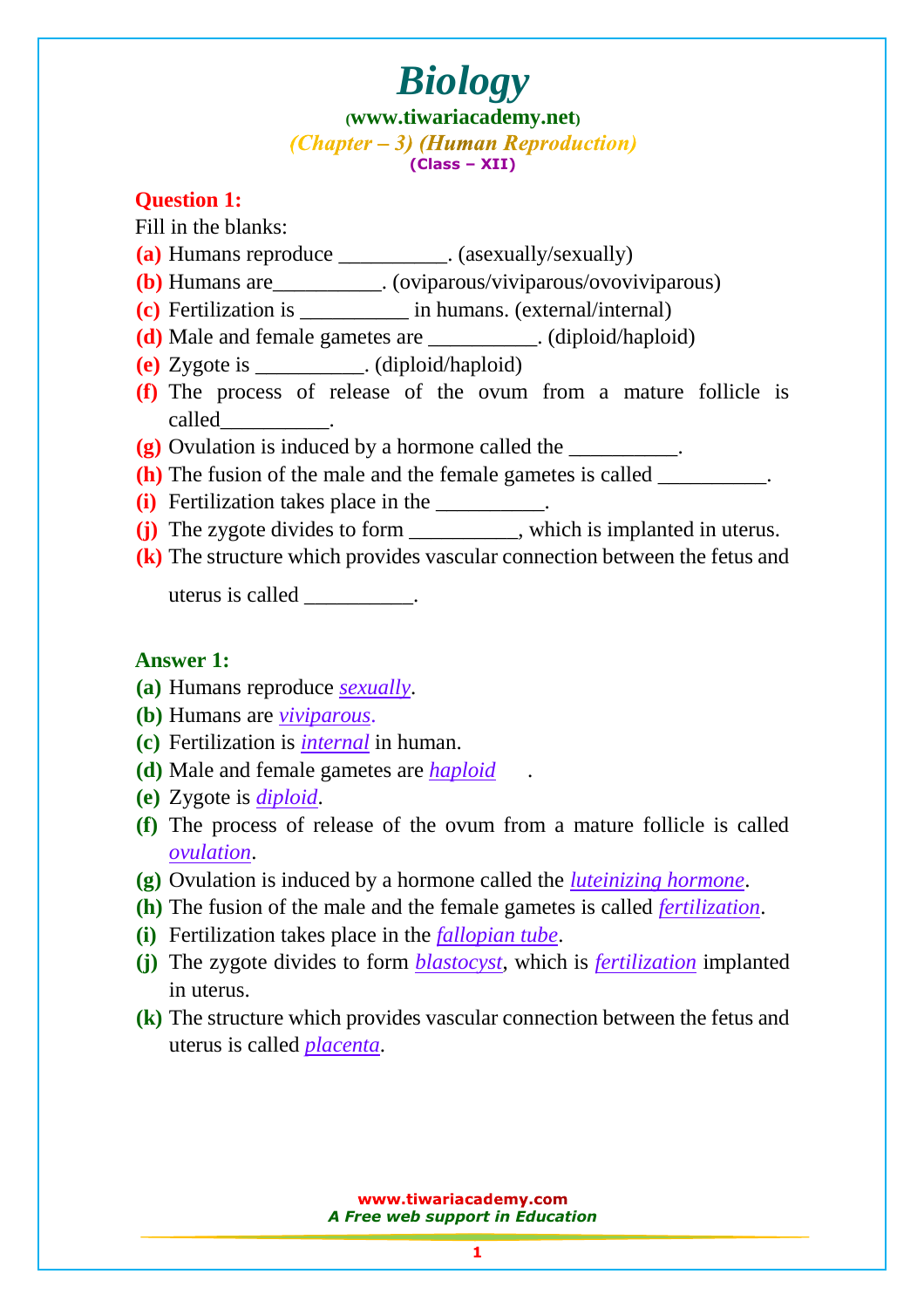#### **Question 2:**

Draw a labeled diagram of male reproductive system. **Answer 2:**



The male reproductive system

### **Question 3:**

Draw a labeled diagram of female reproductive system.

**Answer 3:**



The female reproductive system

### **Question 4:**

Write two major functions each of testis and ovary.

#### **Answer 4:**

#### Functions of the Testis

- If They produce male gametes called spermatozoa by the process of spermatogenesis.
- If The leydig cells of the seminiferous tubules secrete the male sex hormone called testosterone. Testosterone aids the development of secondary sex characteristics in males.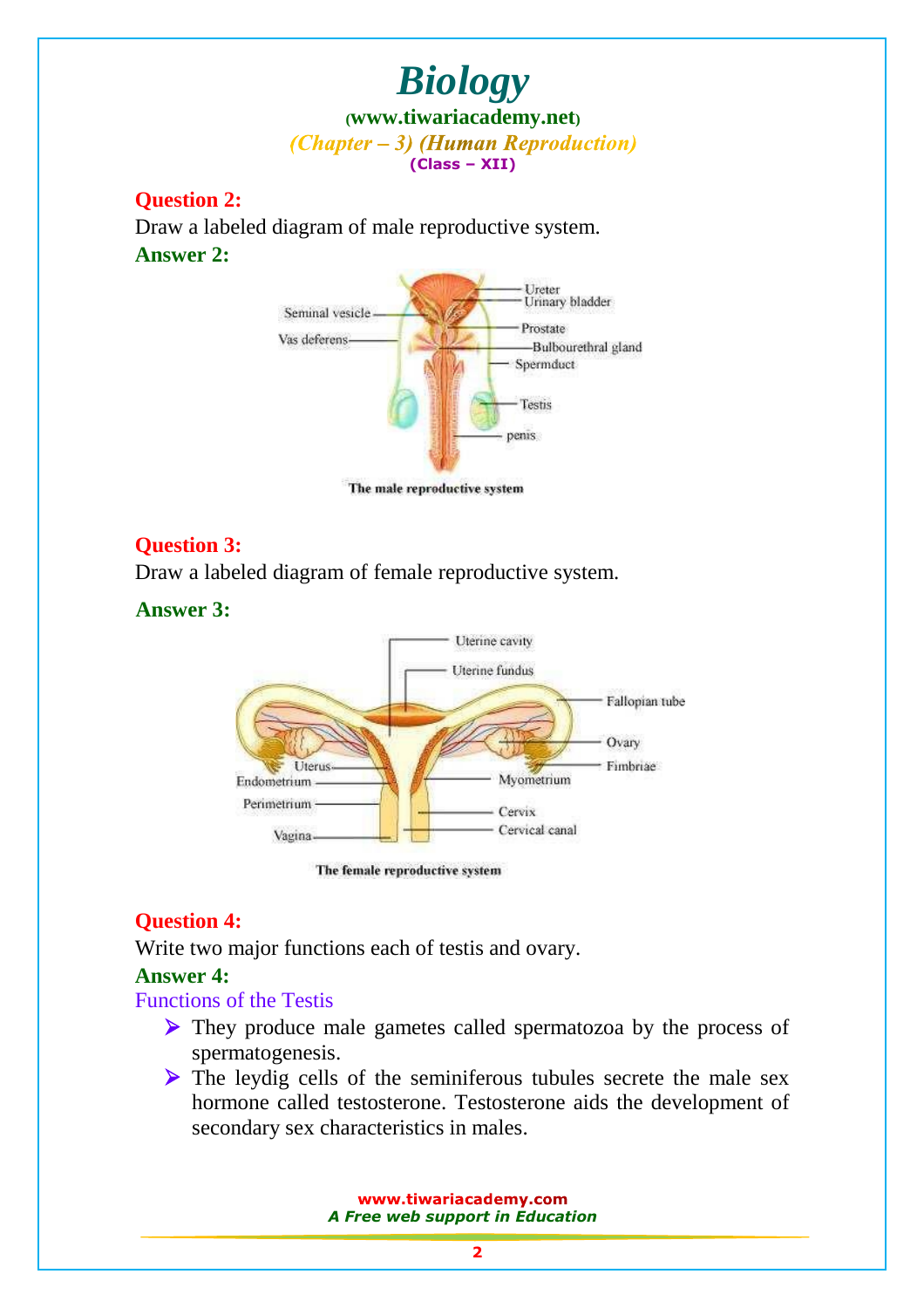**([www.tiwariacademy.net](http://www.tiwariacademy.net/))**  $(Chapter - 3)$  (Human Reproduction) **(Class – XII)**

#### Functions of the ovary

- $\triangleright$  They produce female gametes called ova by the process of oogenesis.
- The growing Graffian follicles secrete the female sex hormone called estrogen. Estrogen aids the development of secondary sex characteristics in females.

#### **Question 5:**

Describe the structure of a seminiferous tubule.

#### **Answer 5:**

The production of sperms in the testes takes place in a highly coiled structure called the seminiferous tubules. These tubules are located in the testicular lobules. Each seminiferous tubule is lined by germinal epithelium. It is lined on its inner side by two types of cells namely spermatogonia and sertoli cells respectively. Spermatogonia are male germ cells which produce primary spermatocytes by meiotic divisions. Primary spermatocytes undergo further meiotic division to form secondary spermatocytes and finally, spermatids. Spermatids later metamorphoses into male gametes called spermatozoa. Sertoli cells are known as nurse cells of the testes as they provide nourishment to the germ cells. There are large polygonal cells known as interstitial cells or leydig cells just adjacent to seminiferous tubules. These cells secrete the male hormone called testosterone.



**Transverse section of seminiferous tubules** 

### **Question 6:**

What is spermatogenesis? Briefly describe the process of spermatogenesis. **Answer 6:**

Spermatogenesis is the process of the production of sperms from the immature germ cells in males. It takes place in seminiferous tubules present inside the testes. During spermatogenesis, a diploid spermatogonium (male germ cell) increases its size to form a diploid primary spermatocyte. This diploid primary spermatocyte undergoes first meiotic division (meiosis I),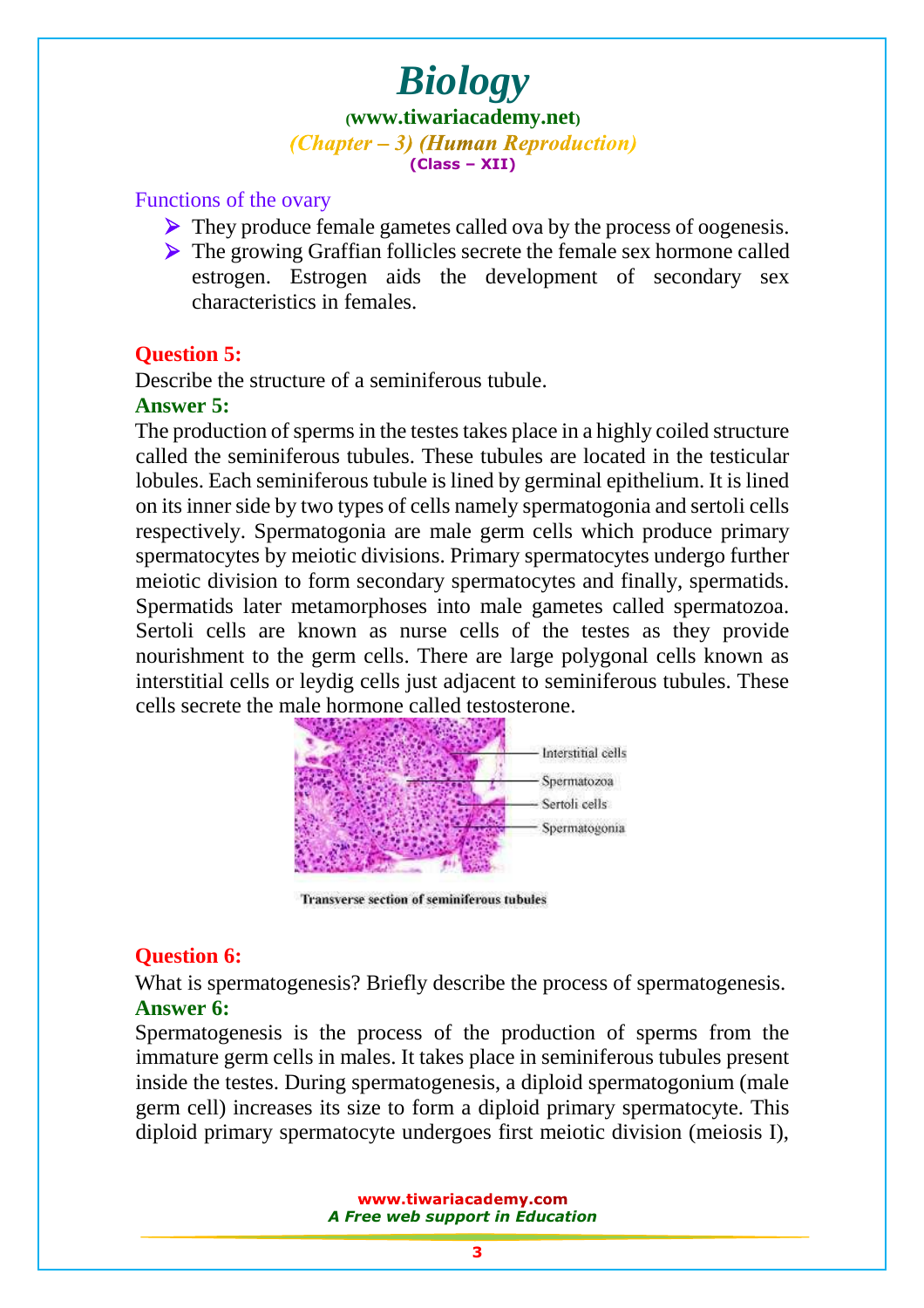which is a reductional division to form two equal haploid secondary spermatocytes. Each secondary spermatocyte then undergoes second meiotic division (meiosis II) to form two equal haploid spermatids. Hence, a diploid spermatogonium produces four haploid spermatids. These spermatids are transformed into spermatozoa (sperm) by the process called spermiogenesis.



## **Question 7:**

Name the hormones involved in regulation of spermatogenesis.

### **Answer 7:**

Follicle-stimulating hormones (FSH) and luteinizing hormones (LH) are secreted by gonadotropin releasing hormones from the hypothalamus .These hormones are involved in the regulation of the process of spermatogenesis. FSH acts on sertoli cells, whereas LH acts on leydig cells of the testis and stimulates the process of spermatogenesis.

## **Question 8:**

Define spermiogenesis and spermiation.

### **Answer 8:**

#### Spermiogenesis

It is the process of transforming spermatids into matured spermatozoa or sperms.

### **Spermiation**

It is the process when mature spermatozoa are released from the sertoli cells into the lumen of seminiferous tubules.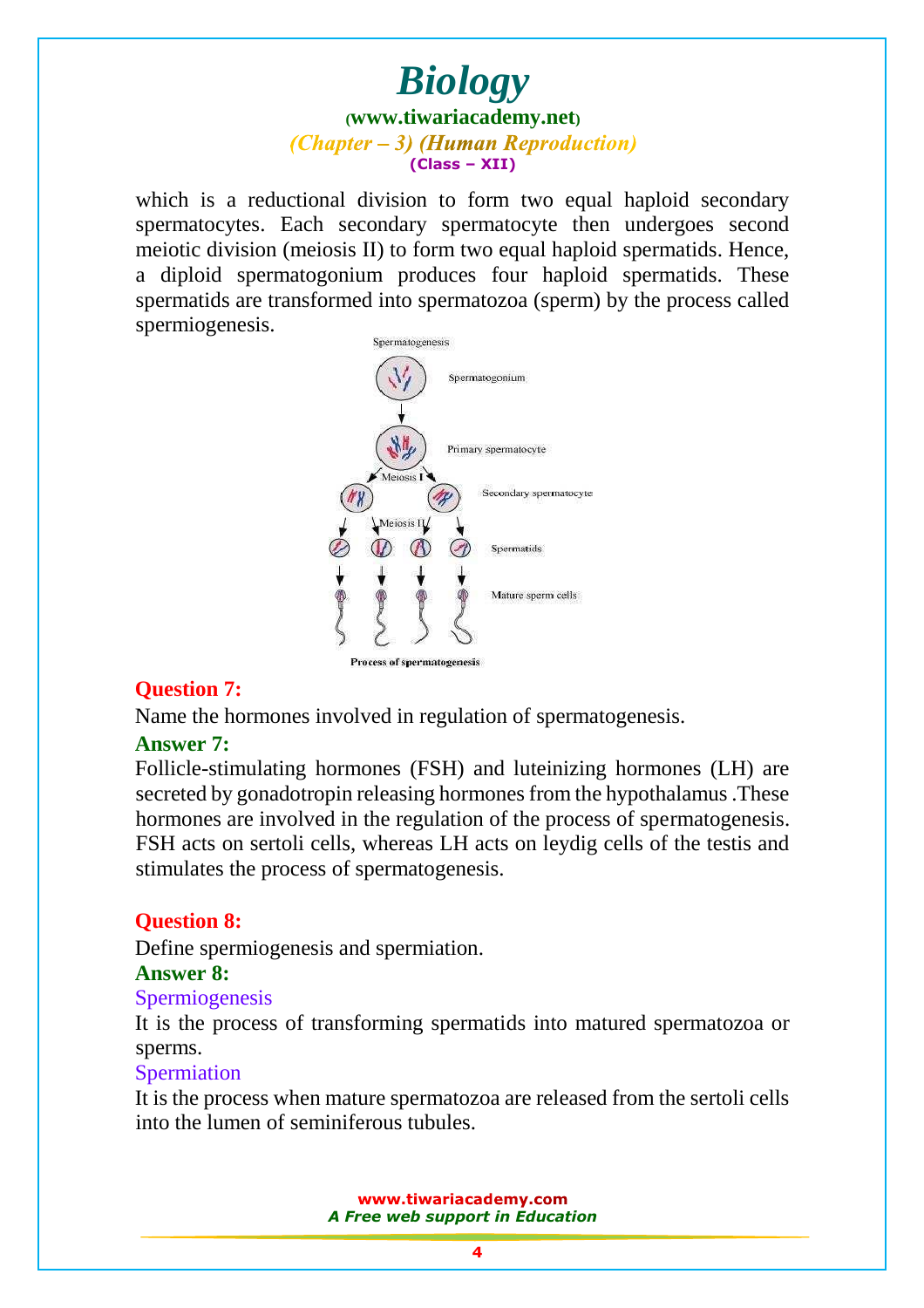**Question 9:**  Draw a labeled diagram of sperm. **Answer 9:**



#### **Question 10:**

What are the major components of seminal plasma?

#### **Answer 10:**

Semen (produced in males) is composed of sperms and seminal plasma. The major components of the seminal plasma in the male reproductive system are mucus, spermatozoa, and various secretions of accessory glands. The seminal plasma is rich in fructose, calcium, ascorbic acid, and certain enzymes. It provides nourishment and protection to sperms.

#### **Question 11:**

What are the major functions of male accessory ducts and glands?

### **Answer 11:**

The male accessory ducts are vasa efferentia, epididymis, vas deferens, and rete testis. They play an important role in the transport and temporary storage of sperms. On the contrary, male accessory glands are seminal vesicles, prostate glands, and bulbourethral glands. These glands secrete fluids that lubricate the reproductive system and sperms. The sperms get dispersed in the fluid which makes their transportation into the female body easier. The fluid is rich in fructose, ascorbic acid, and certain enzymes. They also provide nutrients and activate the sperm.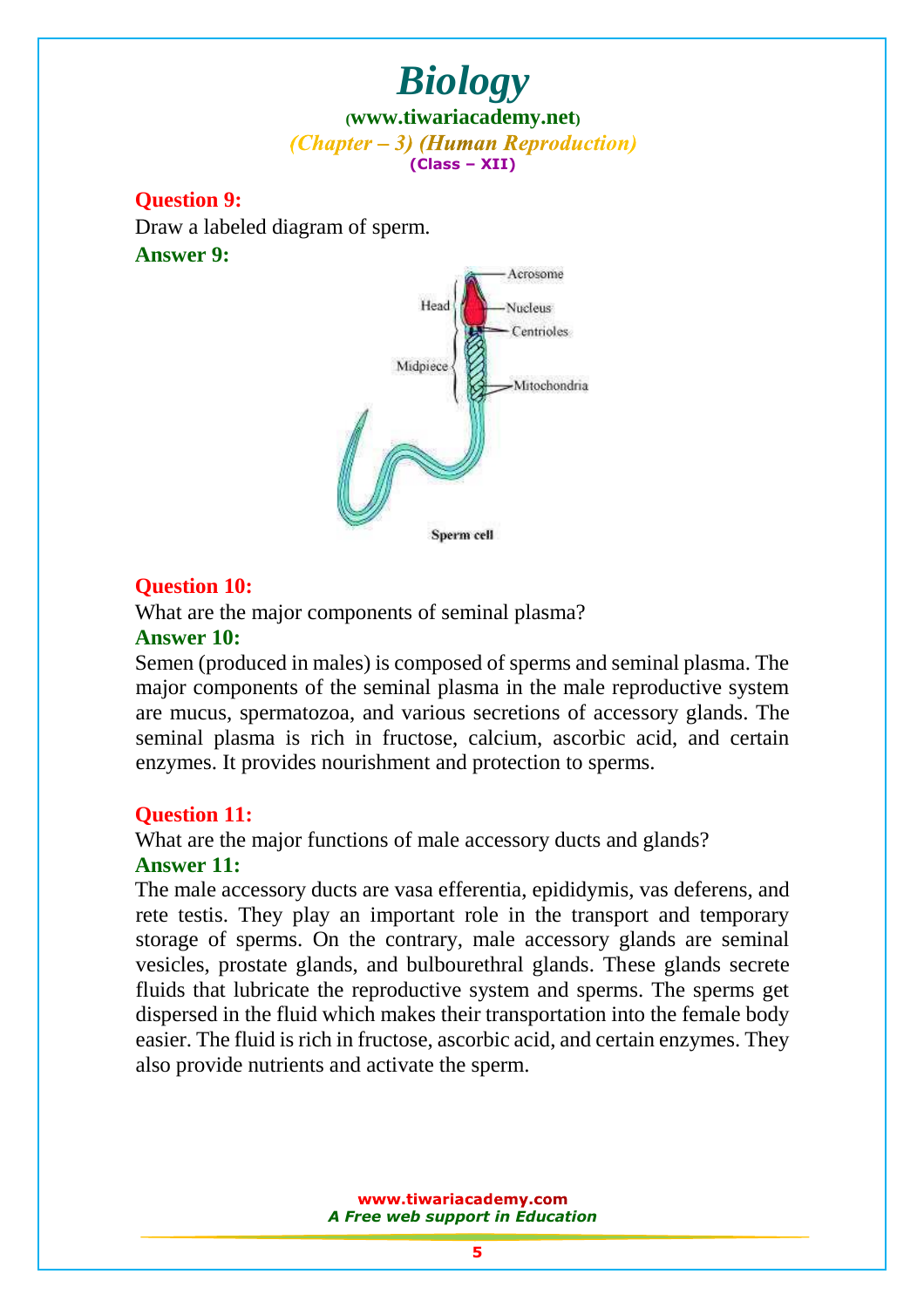### **Question 12:**

What is oogenesis? Give a brief account of oogenesis. **Answer 12:**

Oogenesis is the process of the formation of a mature ovum from the oogonia in females. It takes place in the ovaries. During oogenesis, a diploid oogonium or egg mother cell increases in size and gets transformed into a diploid primary oocyte. This diploid primary oocyte undergoes first meiotic division i.e., meiosis I or reductional division to form two unequal haploid cells. The smaller cell is known as the first polar body, while the larger cell is known as the secondary oocyte. This secondary oocyte undergoes second meiotic division i.e., meiosis II or equational division and gives rise to a second polar body and an ovum. Hence, in the process of oogenesis, a diploid oogonium produces a single haploid ovum while two or three polar bodies are produced.

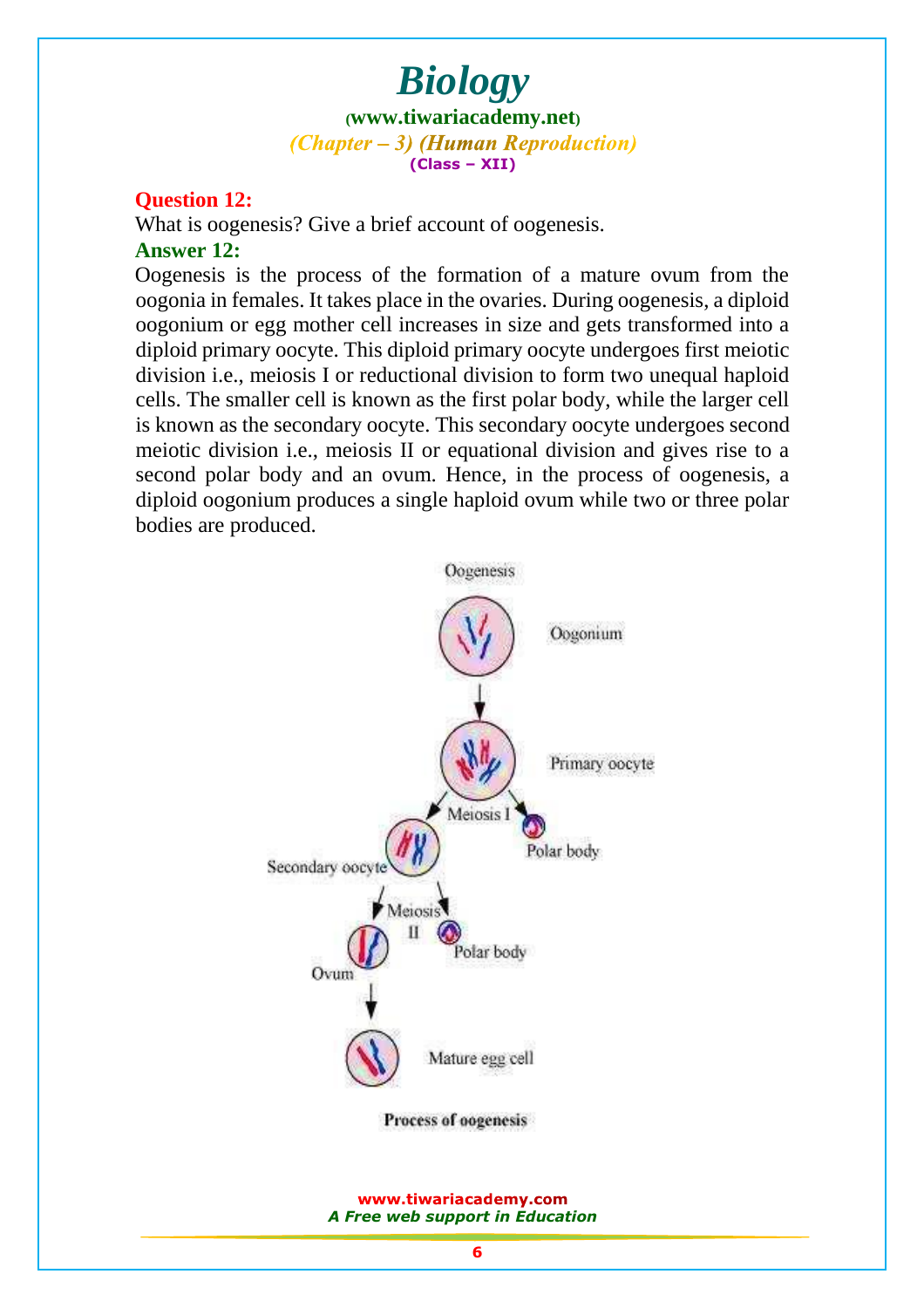**Question 13:** 

Draw a labeled diagram of a section through ovary. **Answer 13:**



Transerve section of the ovary

#### **Question 14:**

Draw a labeled diagram of a Graafian Follicle? **Answer 14:**



**Structure of the Graafian follicle**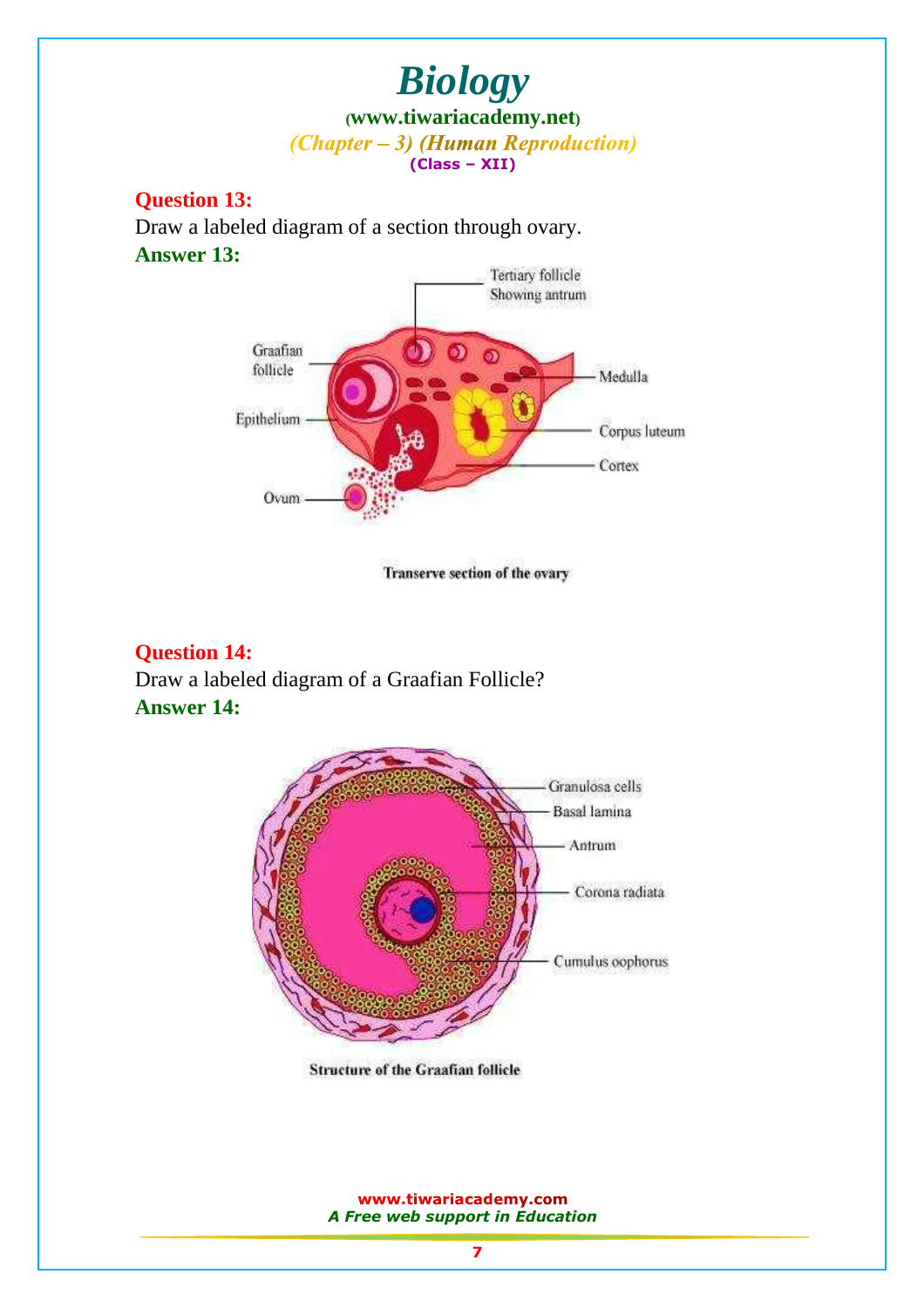**([www.tiwariacademy.net](http://www.tiwariacademy.net/))**  $(Chapter - 3)$  (Human Reproduction) **(Class – XII)**

## **Question 15:**

Name the functions of the following.

- **(a)** Corpus luteum
- **(b)** Endometrium
- **(c)** Acrosome
- **(d)** Sperm tail
- **(e)** Fimbriae

### **Answer 14:**

**(a)** *Corpus luteum* − Corpus luteum is formed from the ruptured Grafiaan follicle. It secretes progesterone hormone during the luteal phase of the menstrual cycle. A high level of progesterone inhibits the secretions of FSH and LH, thereby preventing ovulation. It also allows the endometrium of the uterus to proliferate and to prepare itself for implantation.

**(b)** *Endometrium* − It is the innermost lining of the uterus. It is rich in glands and undergoes cyclic changes during various phases of the menstrual cycle to prepare itself for the implantation of the embryo.

**(c)** *Acrosome* − It is a cap-like structure present in the anterior part of the head of the sperm. It contains hyaluronidase enzyme, which hydrolyses the outer membrane of the egg, thereby helping the sperm to penetrate the egg at the time of fertilization.

**(d)** *Sperm tail* − It is the longest region of the sperm that facilitates the movement of the sperm inside the female reproductive tract.

**(e)** *Fimbriae* − They are finger-like projections at the ovarian end of the fallopian tube. They help in the collection of the ovum (after ovulation), which is facilitated by the beating of the cilia.

## **Question 16:**

Identify True/False statements. Correct each false statement to make it true.

- **(a)** Androgens are produced by Sertoli cells. (True/False)
- **(b)** Spermatozoa get nutrition from Sertoli cells. (True/False)
- **(c)** Leydig cells are found in ovary. (True/False)
- **(d)** Leydig cells synthesise androgens. (True/False)
- **(e)** Oogenesis takes place in corpus luteum. (True/False)
- **(f)** Menstrual cycle ceases during pregnancy. (True/False)
- **(g)** Presence or absence of hymen is not a reliable indicator of virginity or sexual experience. (True/False)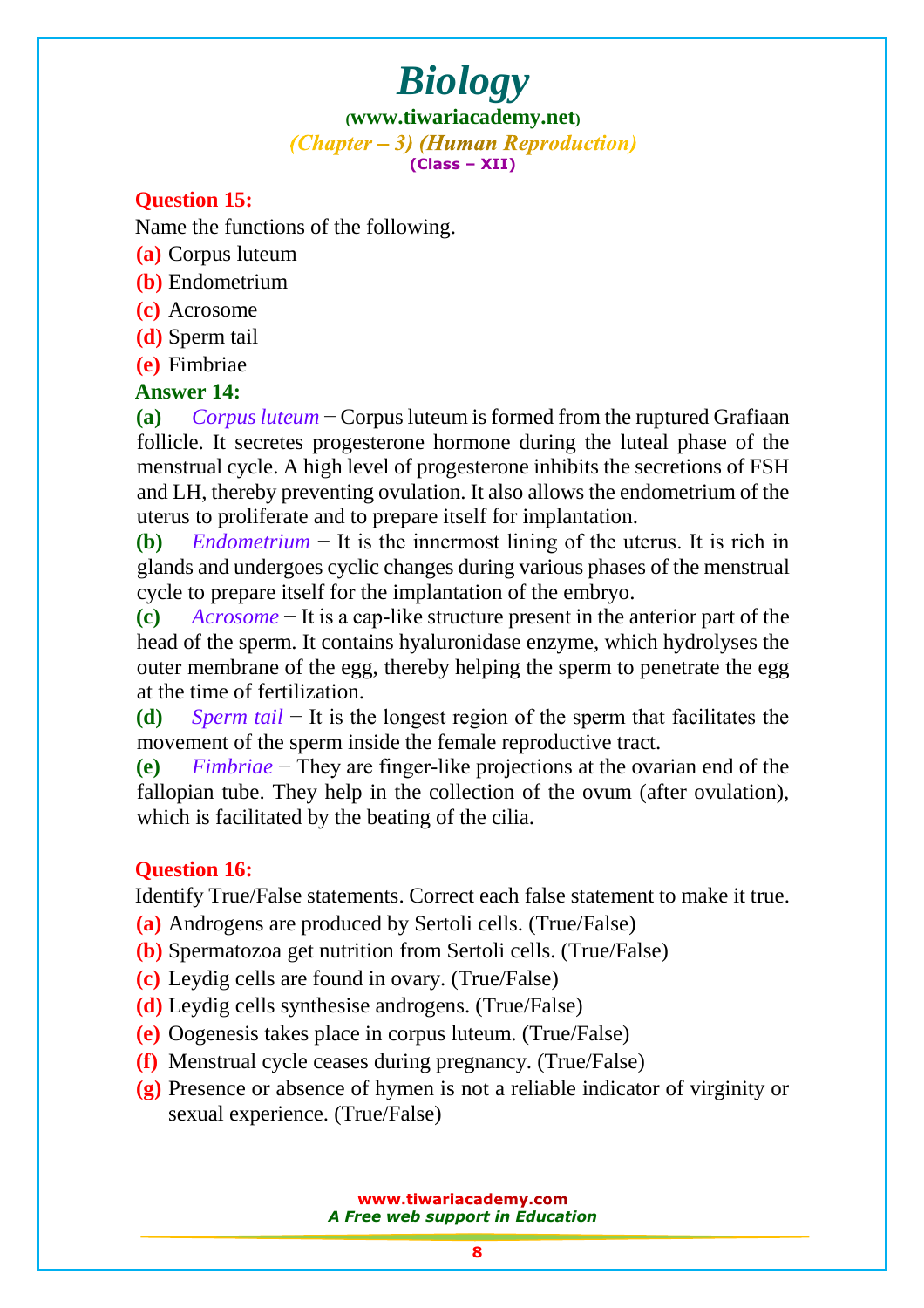#### **([www.tiwariacademy.net](http://www.tiwariacademy.net/))**  $(Chapter - 3)$  (Human Reproduction) **(Class – XII)**

### **Answer 16:**

- **(a)** Androgens are produced by Sertoli cells. (False)  *Androgens are produced by Leydig cells found in seminiferous tubules of the testis.*
- **(b)** Spermatozoa get nutrition from Sertoli cells. (True)
- **(c)** Leydig cells are found in ovary. (False)

Leydig cells are found in the seminiferous tubules of the testis.

- **(d)** Leydig cells synthesise androgens. (True)
- **(e)** Oogenesis takes place in corpus luteum. (False) Oogenesis takes place in the ovary.
- **(f)** Menstrual cycle ceases during pregnancy. (True)
- **(g)** Presence or absence of the hymen is not a reliable indicator of virginity or sexual experience. (True)

#### **Question 17:**

What is menstrual cycle? Which hormones regulate menstrual cycle?

## **Answer 17:**

The menstrual cycle is a series of cyclic physiologic changes that take place inside the female reproductive tract in primates. The whole cycle takes around 28 days to complete. The end of the cycle is accompanied by the breakdown of uterine endothelium, which gets released in the form of blood and mucous through the vagina. This is known as *menses*.

The follicle stimulating hormone (FSH), luteinizing hormone (LH), estrogen, and progesterone are the various hormones that regulate the menstrual cycle. The level of FSH and LH secreted from the anterior pituitary gland increases during the follicular phase. FSH secreted under the influence of RH (releasing hormone) from the hypothalamus stimulates the conversion of a primary follicle into a graafian follicle. The level of LH increases gradually leading to the growth of follicle and secretion of estrogen. Estrogen inhibits the secretion of FSH and stimulates the secretion of [luteinizing hormone. It also causes the thickening of th](www.tiwariacademy.com)e uterine endometrium. The increased level of LH causes the rupturing of the graafian follicle and release the ovum into the fallopian tube. The ruptured graafian follicle changes to corpus luteum and starts secreting progesterone hormone during the luteal phase. Progesterone hormone helps in the maintenance and preparation of endometrium for the implantation of the embryo. High levels of progesterone hormone in the blood decrease the secretion of LH and FSH, therefore inhibiting further ovulation.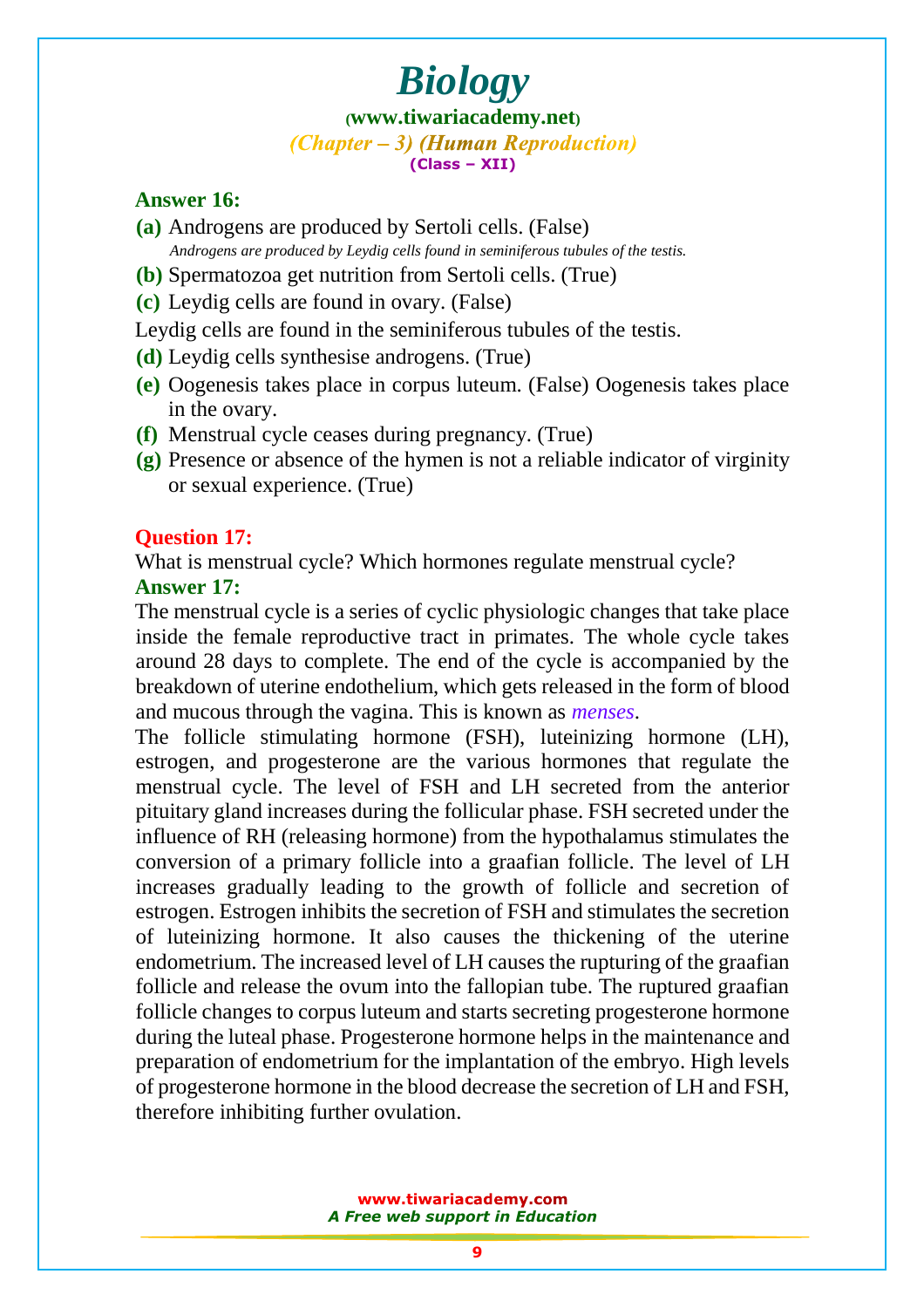**([www.tiwariacademy.net](http://www.tiwariacademy.net/))**  $(Chapter - 3)$  (Human Reproduction) **(Class – XII)**

#### **Question 18:**

What is parturition? Which hormones are involved in induction of parturition?

#### **Answer 18:**

Parturition is the process of giving birth to a baby as the development of the foetus gets completed in the mother's womb. The hormones involved in this process are oxytocin and relaxin. Oxytocin leads to the contraction of smooth muscles of myometrium of the uterus, which directs the full term foetus towards the birth canal. On the other hand, relaxin hormone causes relaxation of the pelvic ligaments and prepares the uterus for child birth.

#### **Question 19:**

In our society the women are often blamed for giving birth to daughters. Can you explain why this is not correct?

### **Answer 19:**

All human bein[gs have 23 pairs of chromosomes. Human](www.tiwariacademy.com) males have 22 pairs of autosomes and contain one or two types of sex chromosome. They are either X or Y. On the contrary, human females have 22 pairs of autosomes and contain only the X sex chromosome. The sex of an individual is determined by the type of the male gamete  $(X \text{ or } Y)$ , which fuses with the X chromosome of the female. If the fertilizing sperm is X, then the baby will be a girl and if it is Y, then the baby will be a boy.

Hence, it is incorrect to blame a woman for the gender of the child.

#### **Question 20:**

How many eggs are released by a human ovary in a month? How many eggs do you think would have been released if the mother gave birth to identical twins? Would your answer change if the twins born were fraternal?

#### **Answer 20:**

An ovary releases an egg every month. When two babies are produced in succession, they are called twins. Generally, twins are produced from a single egg by the separation of early blastomeres resulting from the first zygotic cleavage. As a result, the young ones formed will have the same genetic make- up and are thus, called identical twins.